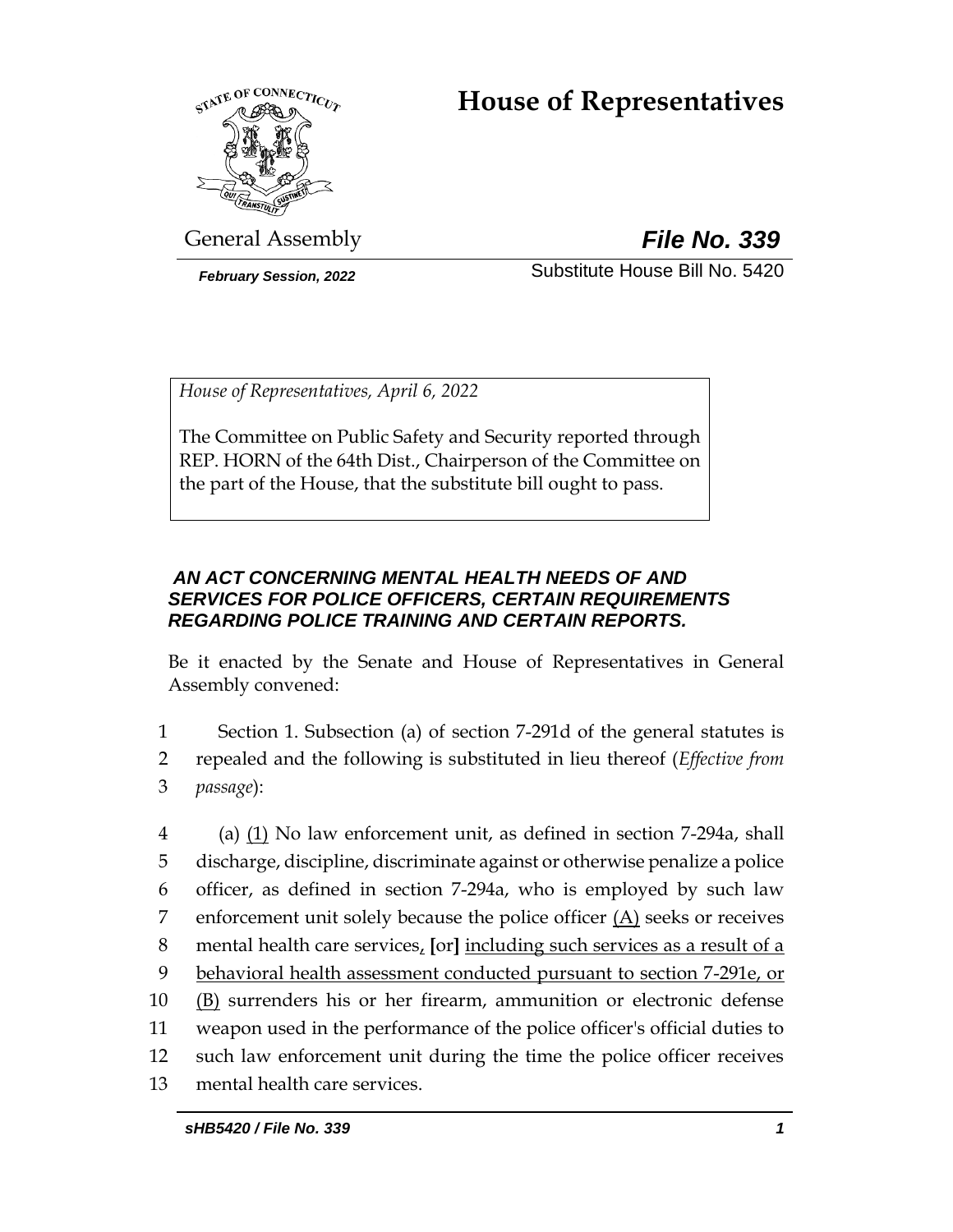(2) The provisions of this subsection shall not be applicable to a police officer who **[**(1)**]** (A) seeks or receives mental health care services to avoid disciplinary action by such law enforcement unit, or **[**(2)**]** (B) refuses to submit himself or herself to an examination as provided in subsection (b) of this section.

 Sec. 2. (NEW) (*Effective from passage*) (a) Not later than July 1, 2023, the Police Officer Standards and Training Council shall (1) after consultation with persons with mental or physical disabilities and advocates on behalf of such persons, develop a training curriculum for police officers regarding interactions with persons who have mental or physical disabilities, and (2) after consultation with persons who are deaf, hard of hearing or deaf-blind and advocates on behalf of such persons, develop a training curriculum for police officers regarding interactions with persons who are deaf, hard of hearing or deaf-blind.

 (b) On and after October 1, 2023, each police basic or review training program conducted or administered by the Police Officer Standards and Training Council, the Division of State Police within the Department of Emergency Services and Public Protection or a municipal police department shall include the training curriculum developed pursuant to subsection (a) of this section.

 Sec. 3. (*Effective July 1, 2022*) The sum of one hundred thousand dollars is appropriated to the Department of Mental Health and Addiction Services from the General Fund, for the fiscal year ending June 30, 2023, for the purpose of providing grants to nonprofit organizations to provide crisis intervention training for police officers, as defined in section 7-294a of the general statutes.

 Sec. 4. (*Effective from passage*) (a) There is established a task force to study the mental health needs of law enforcement officers. The task force shall (1) examine the mental health needs of law enforcement officers, (2) list the programs that serve or could be available to serve the mental health needs of officers, (3) identify barriers to accessing such programs, such as issues regarding confidentiality and disclosure of information regarding treatment, and (4) make recommendations for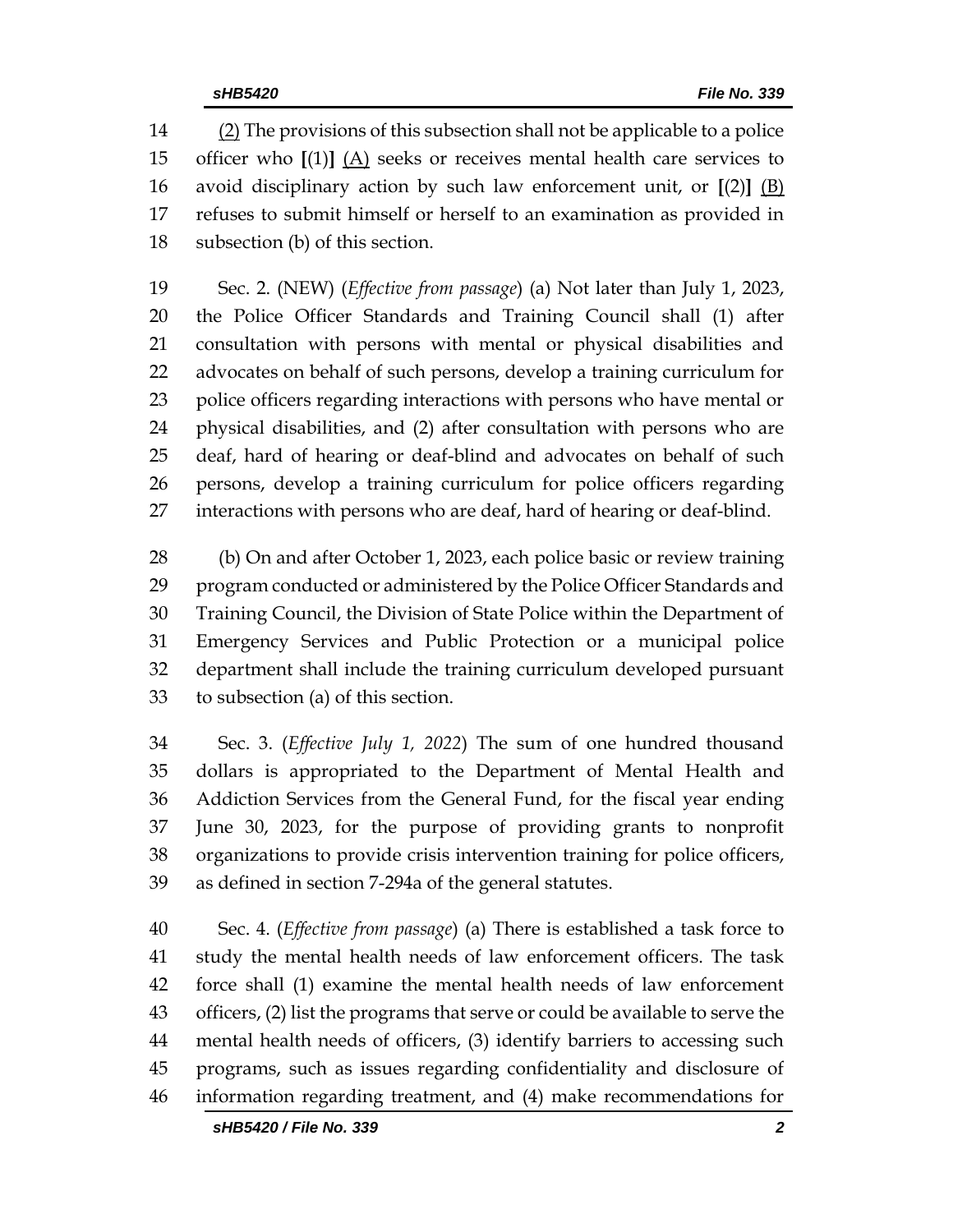policies, practices and legislation to address the mental health needs of officers, encourage officers to access programs and eliminate barriers to accessing programs. (b) The task force shall consist of the following members:

 (1) One appointed by the speaker of the House of Representatives, who shall be a representative of the Honor Wellness Center or a nonprofit organization providing mental health treatment for police officers;

 (2) One appointed by the president pro tempore of the Senate, who shall be a representative of the Connecticut Alliance to Benefit Law Enforcement or a nonprofit organization that provides training to police officers on mental health issues;

 (3) One appointed by the majority leader of the House of Representatives, who shall be a representative of a labor organization representing sworn members of the Division of State Police within the Department of Emergency Services and Public Protection;

 (4) One appointed by the majority leader of the Senate, who shall be a police officer from a municipal police department;

 (5) One appointed by the minority leader of the House of Representatives, who shall be a representative of the Police Officers Association of Connecticut;

 (6) One appointed by the minority leader of the Senate, who shall be a police officer from a municipal police department;

 (7) The Commissioner of Emergency Services and Public Protection, or the commissioner's designee;

 (8) The Commissioner of Mental Health and Addiction Services, or the commissioner's designee;

 (9) The chairperson of the Police Officer Standards and Training Council, or the chairperson's designee; and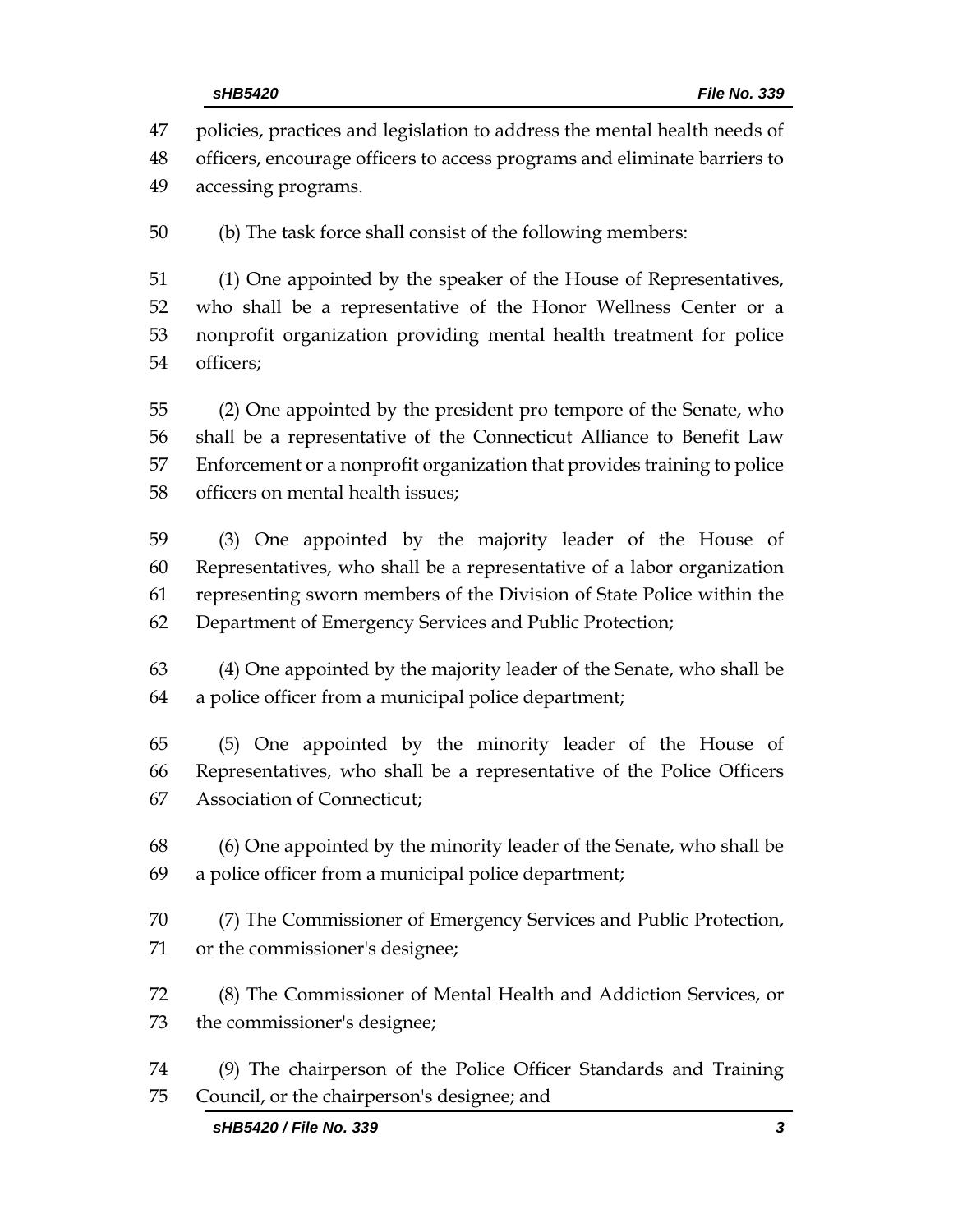(10) Two appointed by the Governor, one of whom shall be a municipal police chief representing the Connecticut Police Chiefs Association and one of whom shall be a representative of a labor organization representing sworn members of municipal police departments.

 (c) Any member of the task force appointed under subdivision (1), (2), (3), (4), (5) or (6) of subsection (b) of this section may be a member of the General Assembly.

 (d) All initial appointments to the task force shall be made not later than thirty days after the effective date of this section. Any vacancy shall be filled by the appointing authority.

 (e) The speaker of the House of Representatives and the president pro tempore of the Senate shall select the chairpersons of the task force from among the members of the task force. Such chairpersons shall schedule the first meeting of the task force, which shall be held not later than sixty days after the effective date of this section.

 (f) The administrative staff of the joint standing committee of the General Assembly having cognizance of matters relating to public safety and security shall serve as administrative staff of the task force.

 (g) Not later than January 1, 2023, the task force shall submit a report, in accordance with the provisions of section 11-4a of the general statutes, on its findings and recommendations to the joint standing committee of the General Assembly having cognizance of matters relating to public safety and security. The task force shall terminate on the date that it submits such report or January 1, 2023, whichever is later.

 Sec. 5. (*Effective from passage*) Not later than January 1, 2023, the Institute for Municipal and Regional Policy at The University of Connecticut, in consultation with the United Way of Connecticut, shall submit a report, in accordance with the provisions of section 11-4a of the general statutes, to the joint standing committee of the General Assembly having cognizance of matters relating to public safety and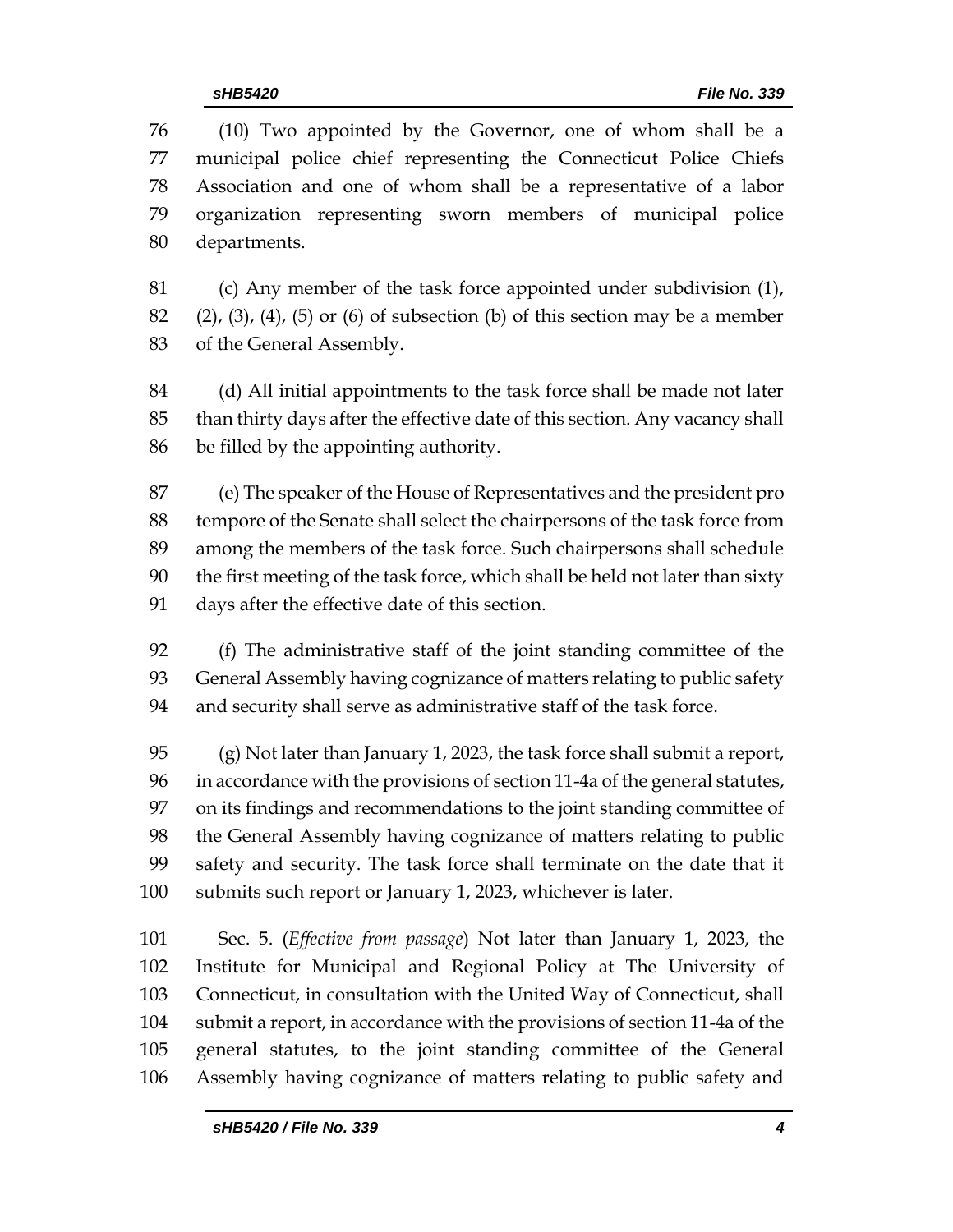security. Such report shall include a study of a representative sample of 9-1-1 dispatch call data and an analysis of the percentage of such calls that would be more appropriately directed to the 2-1-1 Infoline program operated by the United Way of Connecticut.

 Sec. 6. (*Effective from passage*) Not later than January 1, 2023, the Police Officer Standards and Training Council, established pursuant to section 7-294b of the general statutes, shall submit a report, in accordance with the provisions of section 11-4a of the general statutes, to the joint standing committee of the General Assembly having cognizance of matters relating to public safety and security. Such report shall:

 (1) (A) Provide the implementation status of the interactive electronic computer platform described in subdivision (9) of subsection (a) of section 7-294d of the general statutes, and (B) describe any criteria used by the council to determine when it is appropriate to allow officers to complete certified review training using such platform;

 (2) Determine whether any other training required of police officers after initial certification may be conducted through such an electronic computer platform or through any other on-line or remote format without compromising the quality of such training; and

 (3) Make recommendations for any legislation necessary to implement the council's findings.

 Sec. 7. (*Effective from passage*) Not later than January 1, 2023, the Department of Mental Health and Addiction Services shall submit a report, in accordance with the provisions of section 11-4a of the general statutes, to the joint standing committee of the General Assembly having cognizance of matters relating to public safety and security. Such report shall include an examination of the Community and Law Enforcement for Addiction Recovery project, including an analysis of whether such project has been successful in achieving its goals, and recommendations as to improvements to such project and whether it should be expanded throughout the state.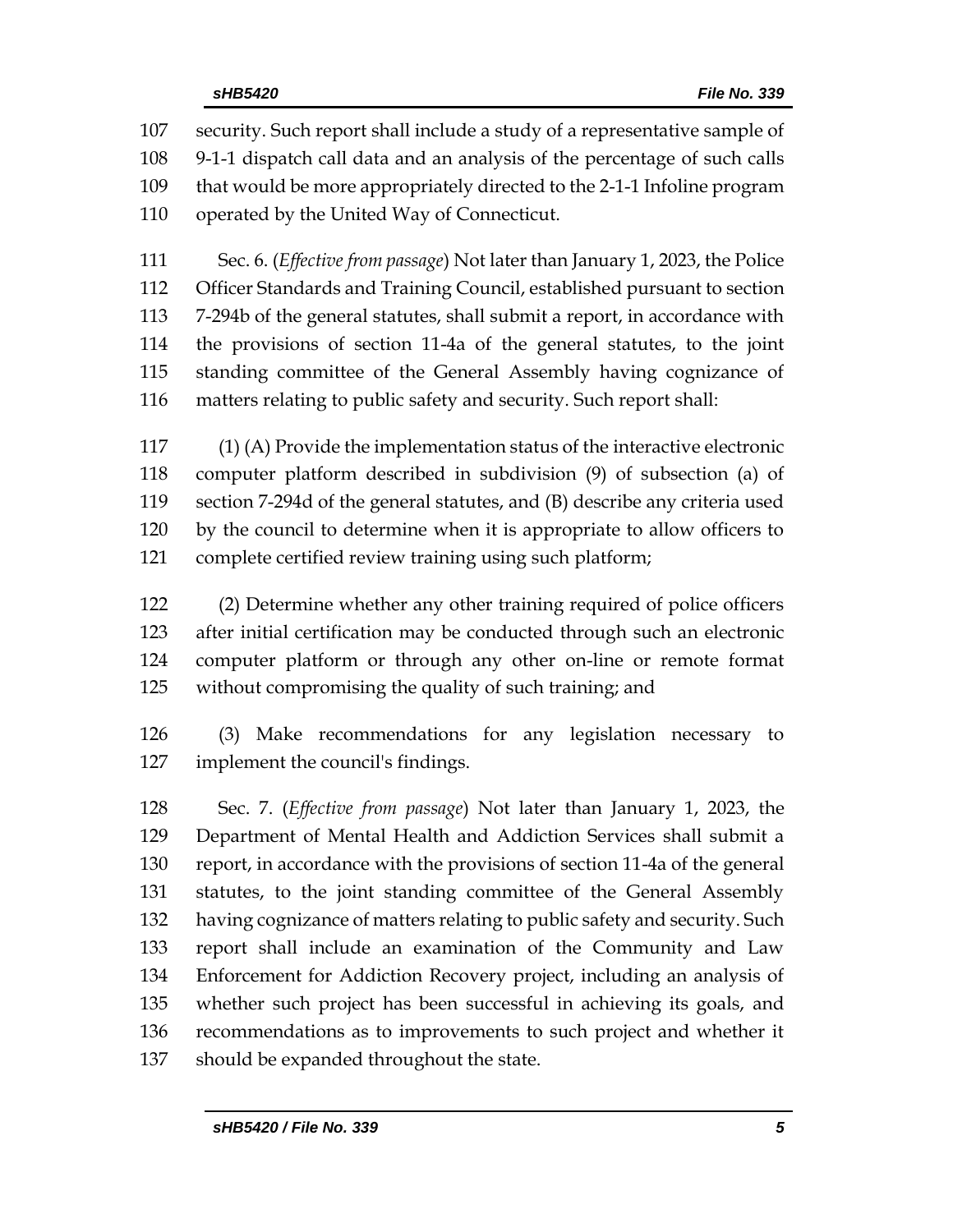| 138 | Sec. 8. Section 7-294r of the general statutes is repealed. ( <i>Effective</i> |  |
|-----|--------------------------------------------------------------------------------|--|
|     | 139 October 1, 2023)                                                           |  |

| This act shall take effect as follows and shall amend the following |                 |                  |  |  |  |  |
|---------------------------------------------------------------------|-----------------|------------------|--|--|--|--|
| sections:                                                           |                 |                  |  |  |  |  |
|                                                                     |                 |                  |  |  |  |  |
| Section 1                                                           | from passage    | $7-291d(a)$      |  |  |  |  |
| Sec. 2                                                              | from passage    | New section      |  |  |  |  |
| Sec. 3                                                              | July 1, 2022    | New section      |  |  |  |  |
| Sec. 4                                                              | from passage    | New section      |  |  |  |  |
| Sec. 5                                                              | from passage    | New section      |  |  |  |  |
| Sec. 6                                                              | from passage    | New section      |  |  |  |  |
| Sec. 7                                                              | from passage    | New section      |  |  |  |  |
| Sec. 8                                                              | October 1, 2023 | Repealer section |  |  |  |  |

*PS Joint Favorable Subst.*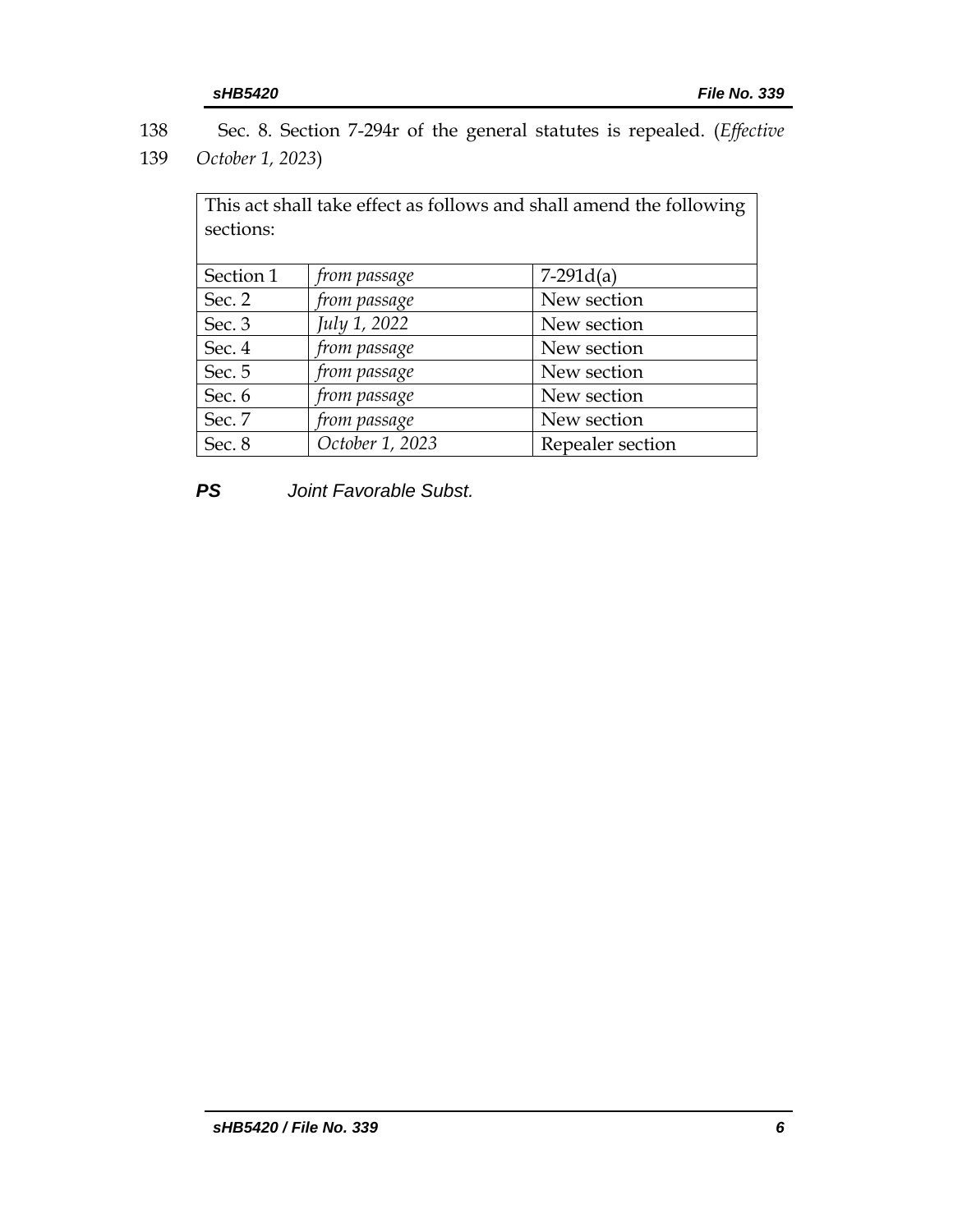*The following Fiscal Impact Statement and Bill Analysis are prepared for the benefit of the members of the General Assembly, solely for purposes of information, summarization and explanation and do not represent the intent of the General Assembly or either chamber thereof for any purpose. In general,*  fiscal impacts are based upon a variety of informational sources, including the analyst's professional *knowledge. Whenever applicable, agency data is consulted as part of the analysis, however final products do not necessarily reflect an assessment from any specific department.*

## *OFA Fiscal Note*

#### *State Impact:*

| <b>Agency Affected</b>    | <b>Fund-Effect</b> | FY 23 \$ | FY 24 \$ |  |  |
|---------------------------|--------------------|----------|----------|--|--|
| Mental Health & Addiction | GF - Cost          | 100,000  | None     |  |  |
| Serv., Dept.              |                    |          |          |  |  |
| Note: GF=General Fund     |                    |          |          |  |  |

#### *Municipal Impact:* None

#### *Explanation*

The bill appropriates \$100,000 in FY 23 to the Department of Mental Health and Addiction Services (DMHAS) to provide grants to nonprofits organizations for providing crisis intervention training to police officers.

The remaining provisions, which are anticipated to be completed with existing resources, have no fiscal impact. Such provisions include: (1) studies by the Institute for Municipal and Regional Policy and the Police Officer Standards and Training (POST) Council; (2) a task force to study the mental health needs of law enforcement; and (3) a requirement for POST to develop a training program for police officers interacting with people with mental or physical disabilities.

The bill also prohibits discrimination against police officers for seeking a certain behavioral health assessment. This has no fiscal impact.

#### *The Out Years*

The bill appropriates funding for DMHAS to provide grants in FY 23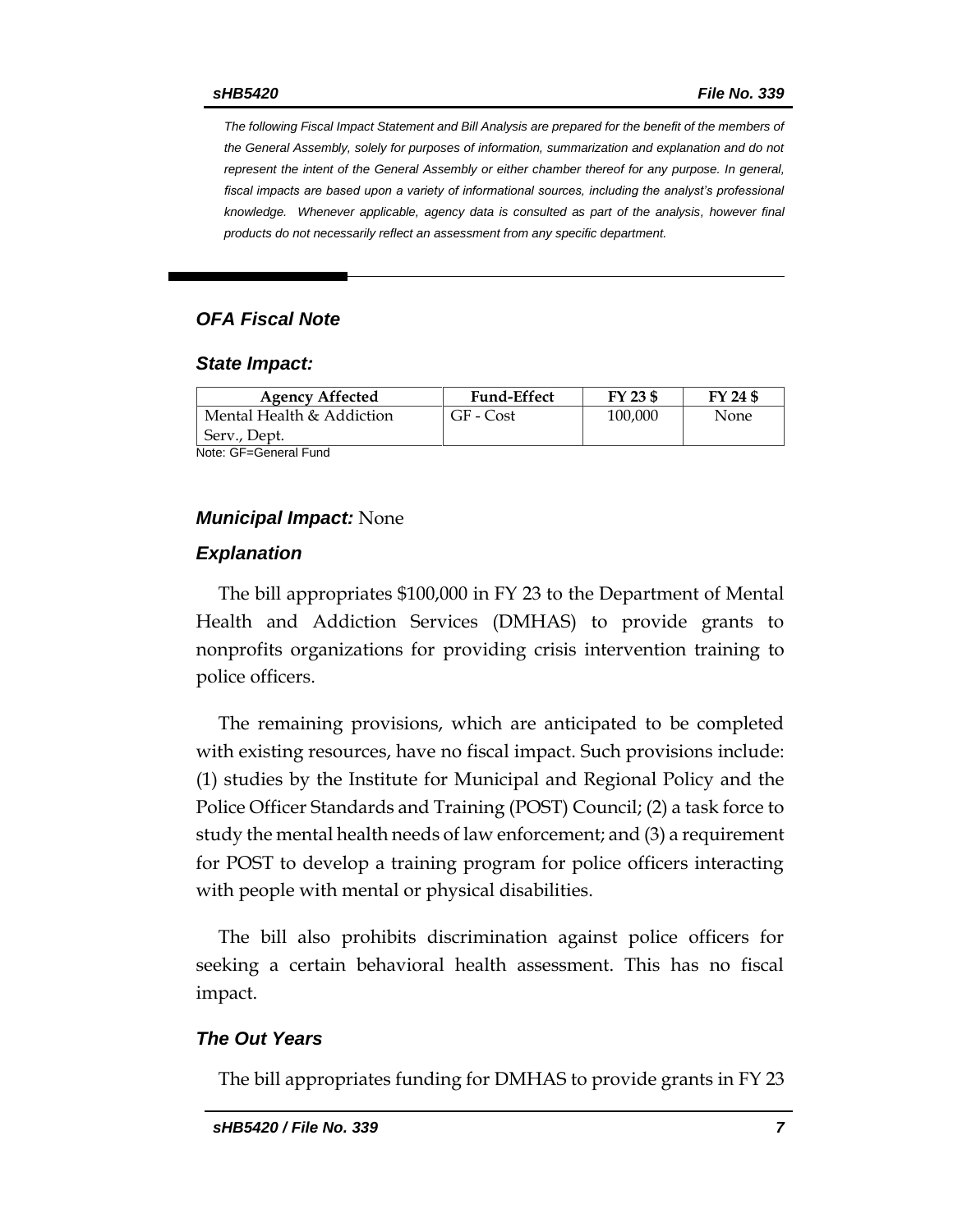only and is therefore not anticipated to result in an out-year impact.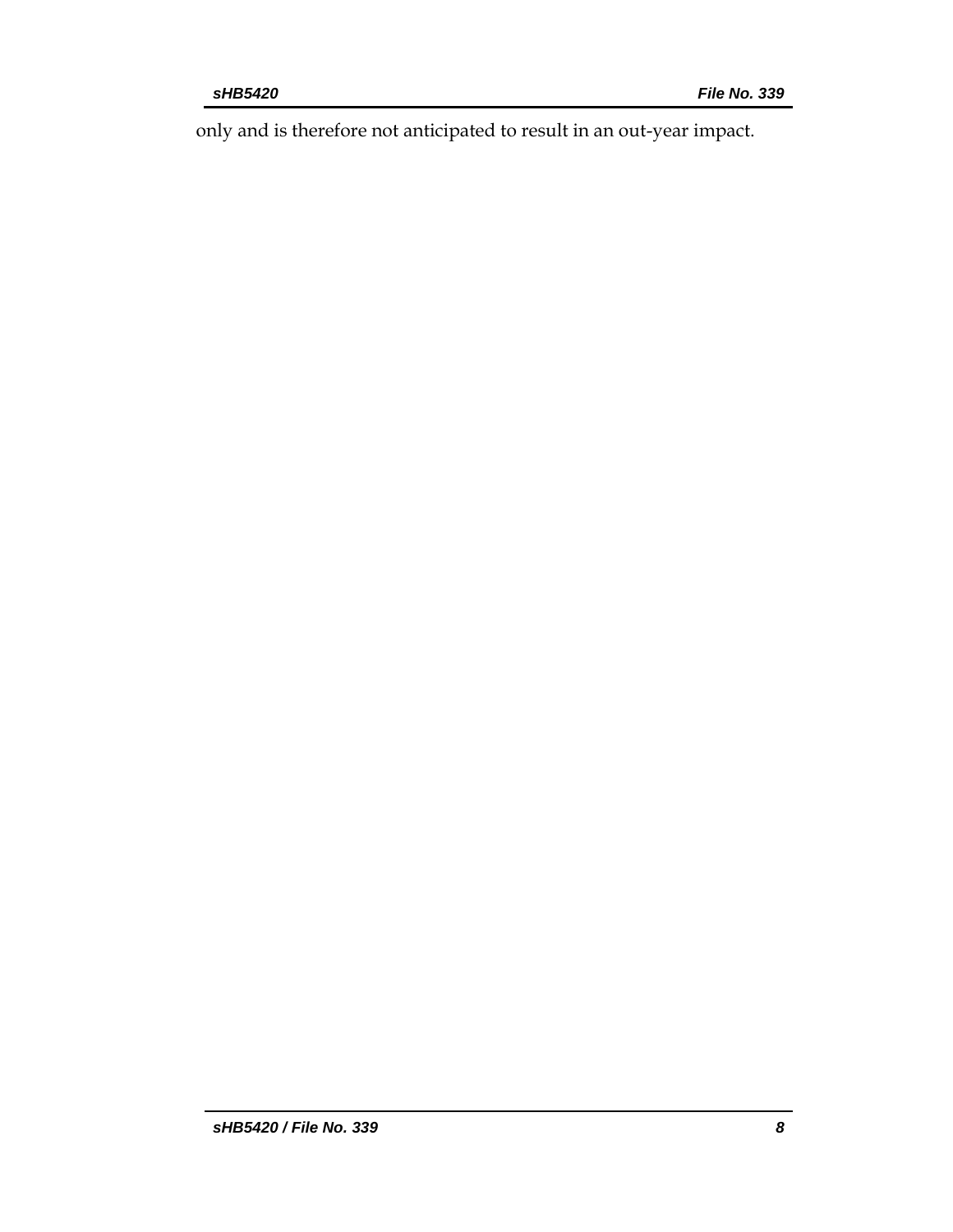# **OLR Bill Analysis sHB 5420**

# *AN ACT CONCERNING MENTAL HEALTH NEEDS OF AND SERVICES FOR POLICE OFFICERS, CERTAIN REQUIREMENTS REGARDING POLICE TRAINING AND CERTAIN REPORTS.*

# **SUMMARY**

This bill makes several changes affecting law enforcement and related agencies, including the Police Officer Standards and Training Council (POST), mainly about mental health (for both police officers and those with whom they interact). Generally, it:

- 1. extends existing employment protections to certain police officers who seek or receive mental health care services after undergoing a required behavioral health assessment (§ 1);
- 2. eliminates police basic and review training on handling incidents involving a person affected with a serious mental illness and replaces it with training on interacting with people (a) who have mental or physical disabilities or (b) who are deaf, hard of hearing, or deaf-blind (§§ 2 & 8);
- 3. appropriates \$100,000 from the General Fund for FY 23 to the Department of Mental Health and Addiction Services (DMHAS) to give grants to nonprofits organizations for providing crisis intervention training to police officers (§ 3);
- 4. sets up a task force to study law enforcement officers' mental health needs (§ 4);
- 5. by January 1, 2023, requires UConn's Institute for Municipal and Regional Policy, in consultation with the United Way of Connecticut, to submit a report to the Public Safety and Security Committee that includes a study of a representative sample of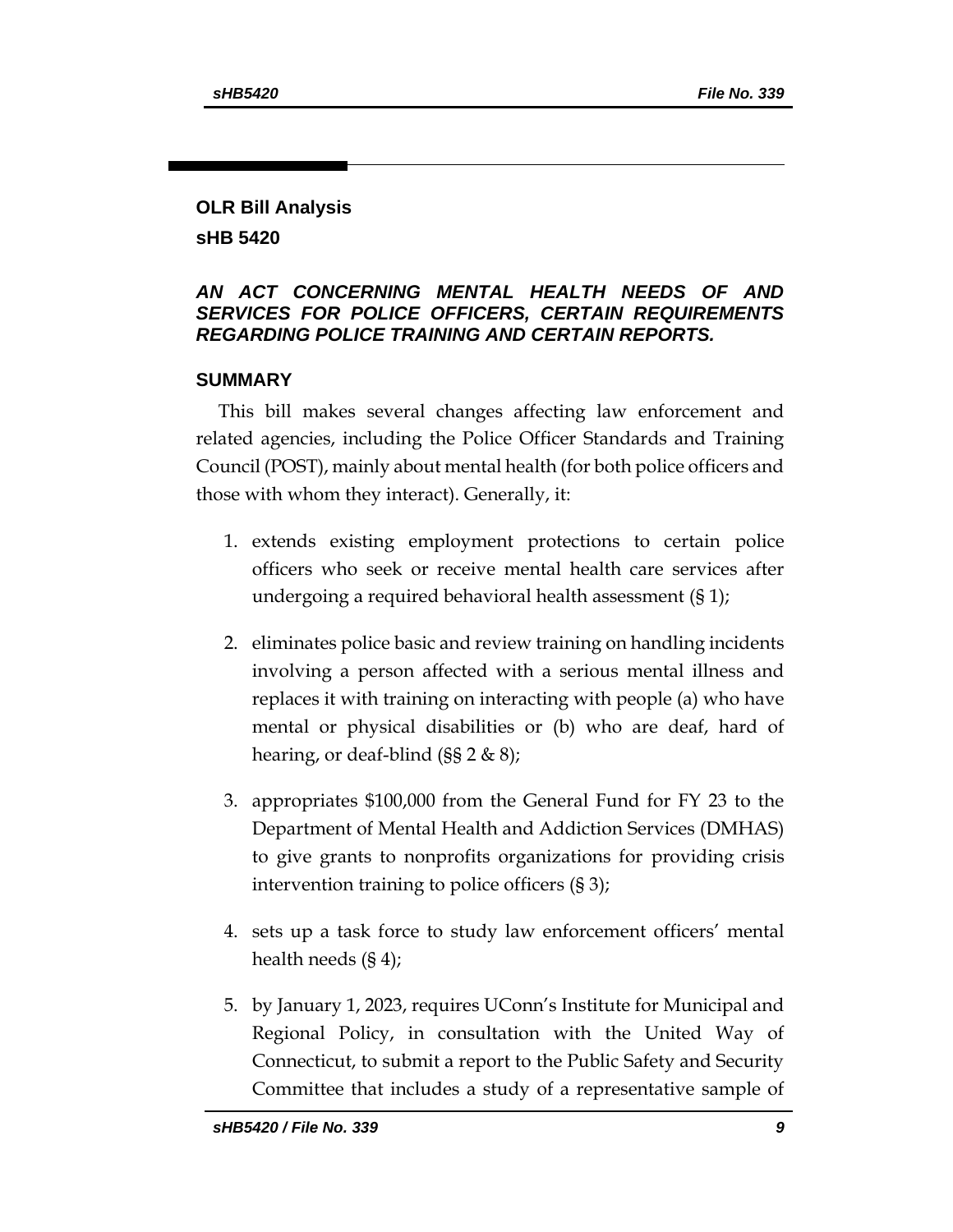911 calls. The report must include an analysis of the percentage of the calls that would be more appropriately directed to the 2-1- 1 Infoline program (which the United Way of Connecticut operates) (§ 5);

- 6. requires a report on the use of online or remote technology by POST for police officer training after initial certification (§ 6); and
- 7. requires DMHAS to report to the legislature about the Community and Law Enforcement for Addiction Recovery project's status (§ 7).

The bill also makes technical and conforming changes.

EFFECTIVE DATE: Upon passage, except the (1) appropriation for crisis intervention training is effective July 1, 2022, and (2) repeal of the current training on handling incidents involving an individual affected with a serious mental illness is effective October 1, 2023.

### **§ 1 — EMPLOYMENT PROTECTIONS**

Existing law generally prohibits a law enforcement unit from discharging, disciplining, discriminating against, or penalizing a police officer it employs only because the officer, among other things, seeks or receives mental health care services. The bill extends this protection to officers who seek or receive services due to a required behavioral health assessment. (By law police officers must submit to a behavioral health assessment at least every five years as a condition of continued employment (CGS § 7-291e).)

Under existing law and the bill, the protection does not apply to officers who seek or receive mental health care services to avoid disciplinary action.

### **§§ 2 & 8 — OFFICER TRAINING CURRICULA**

Current law requires state and local police basic and review training to include a course on handling incidents involving a person affected with a serious mental illness (CGS § 7-294r). The bill eliminates this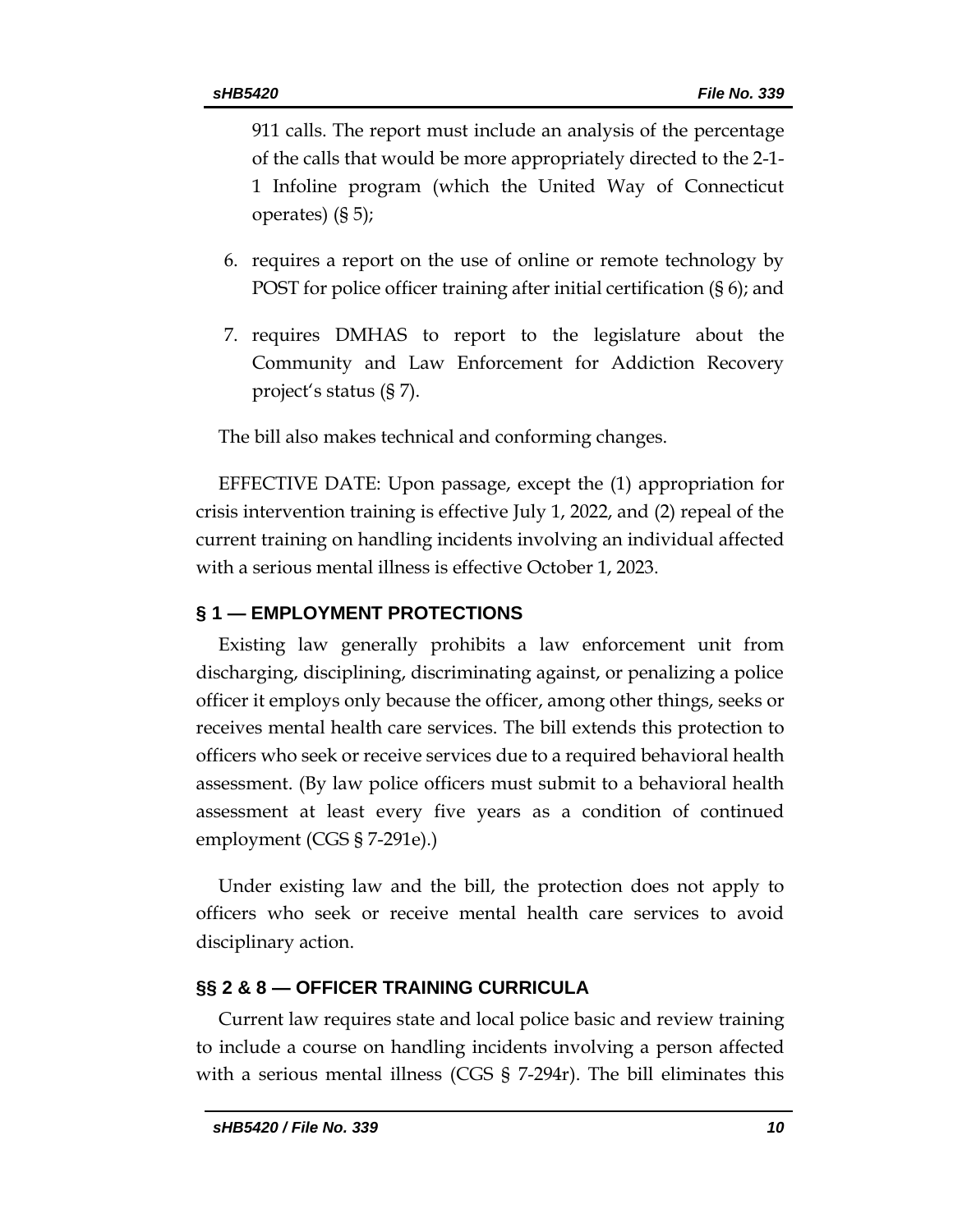course requirement and instead requires POST to develop training curricula, by July 1, 2023, for police officers on interacting with people (1) who have mental or physical disabilities and (2) who are deaf, hard of hearing, or deaf-blind. In developing both curricula, POST must first consult with individuals with these characteristics and advocates on their behalf. Beginning October 1, 2023, each police basic or review training program conducted or administered by POST, the State Police, or a municipal police department must include the new curricula.

Existing law, unchanged by the bill, requires police basic and review training programs to include training on handling incidents involving juveniles and adults with autism spectrum disorder, cognitive impairment, or nonverbal learning disorder (CGS §§ 7-294h).

# **§ 4 — MENTAL HEALTH TASK FORCE**

# *Purpose*

The bill creates an 11-member task force to study law enforcement officers' mental health needs. The task force must:

- 1. examine these officers' mental health needs;
- 2. list the programs that serve or could be available to serve them;
- 3. identify barriers to accessing those programs, such as issues of confidentiality and disclosure of treatment information; and
- 4. make recommendations for policies, practices, and legislation to address these officers' mental health needs, encourage officers to access programs, and eliminate access barriers.

Under the bill, the task force must submit a report with its findings and recommendations to the Public Safety and Security Committee by January 1, 2023.

# *Membership*

The task force consists of the Department of Emergency Services and Public Protection and DMHAS commissioners and POST chairperson, or their respective designees; two gubernatorial appointments; and six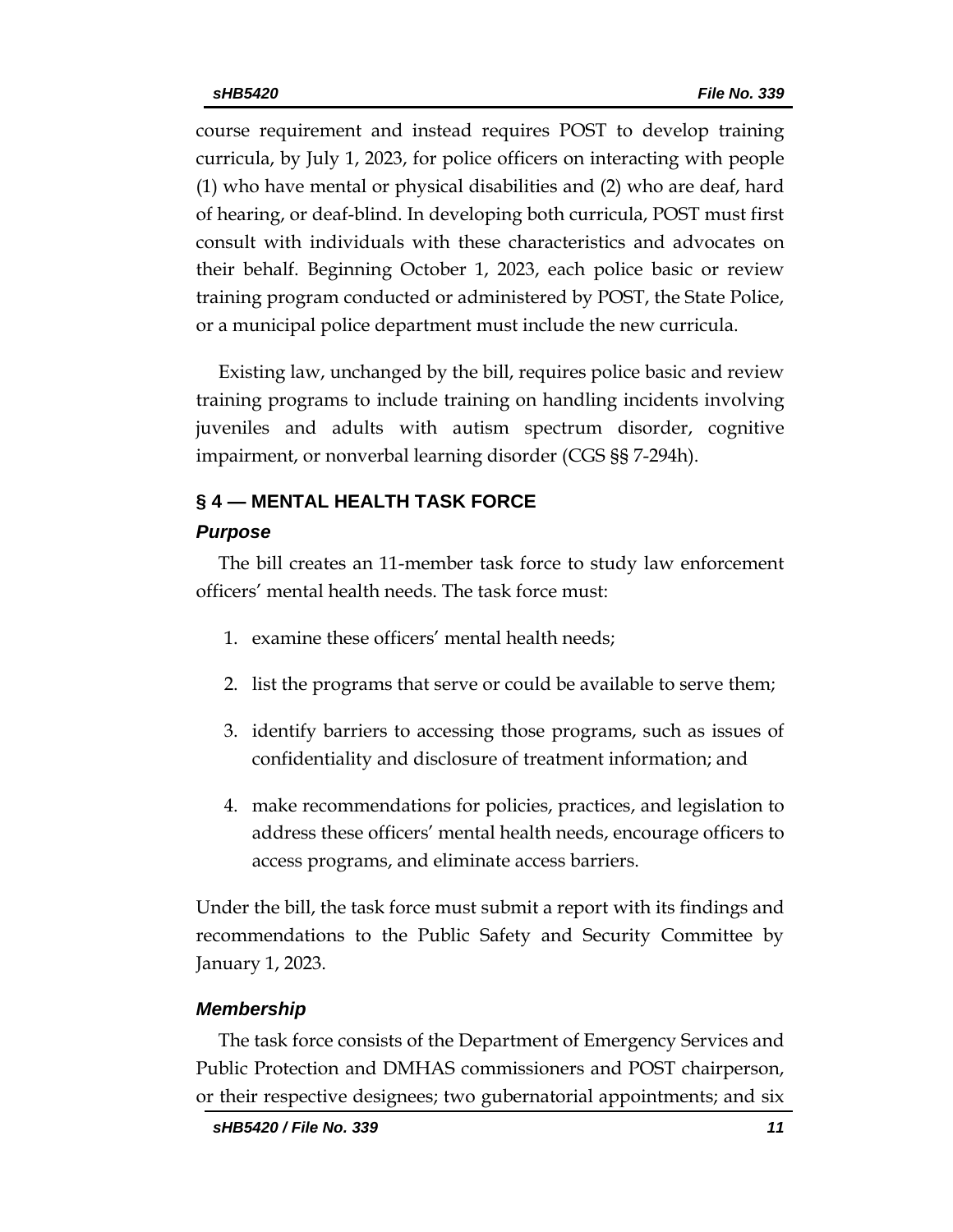legislative appointments. Table 1, below, provides the qualifications for the appointed members.

| <b>Appointing Authority</b>  | Qualification                                                                                                                                                               |  |  |
|------------------------------|-----------------------------------------------------------------------------------------------------------------------------------------------------------------------------|--|--|
| Governor                     | • a municipal police chief representing<br>the Connecticut Police Chiefs<br>Association                                                                                     |  |  |
|                              | • a labor organization representative for<br>sworn members of municipal police<br>departments                                                                               |  |  |
| House speaker                | • a representative of the Honor<br>Wellness Center or another nonprofit<br>organization that provides mental<br>health treatment for police officers                        |  |  |
| Senate president pro tempore | • a representative of the Connecticut<br>Alliance to Benefit Law Enforcement<br>or another nonprofit organization that<br>trains police officers on mental health<br>issues |  |  |
| House majority leader        | • a labor organization representative for<br>sworn members of the State Police                                                                                              |  |  |
| Senate majority leader       | • a police officer from a municipal police<br>department                                                                                                                    |  |  |
| House minority leader        | • a representative of the Police Officers<br><b>Association of Connecticut</b>                                                                                              |  |  |
| Senate minority leader       | • a police officer from a municipal police<br>department                                                                                                                    |  |  |

**Table 1: Task Force Appointments and Qualifications**

Under the bill, the appointing authorities must make their appointments within 30 days after the bill's passage and fill any vacancies. The legislative appointments may be legislators.

The bill requires the House speaker and the Senate president to select the task force's chairpersons from among its members. The chairpersons must schedule and hold the task force's first meeting within 60 days after the bill's passage.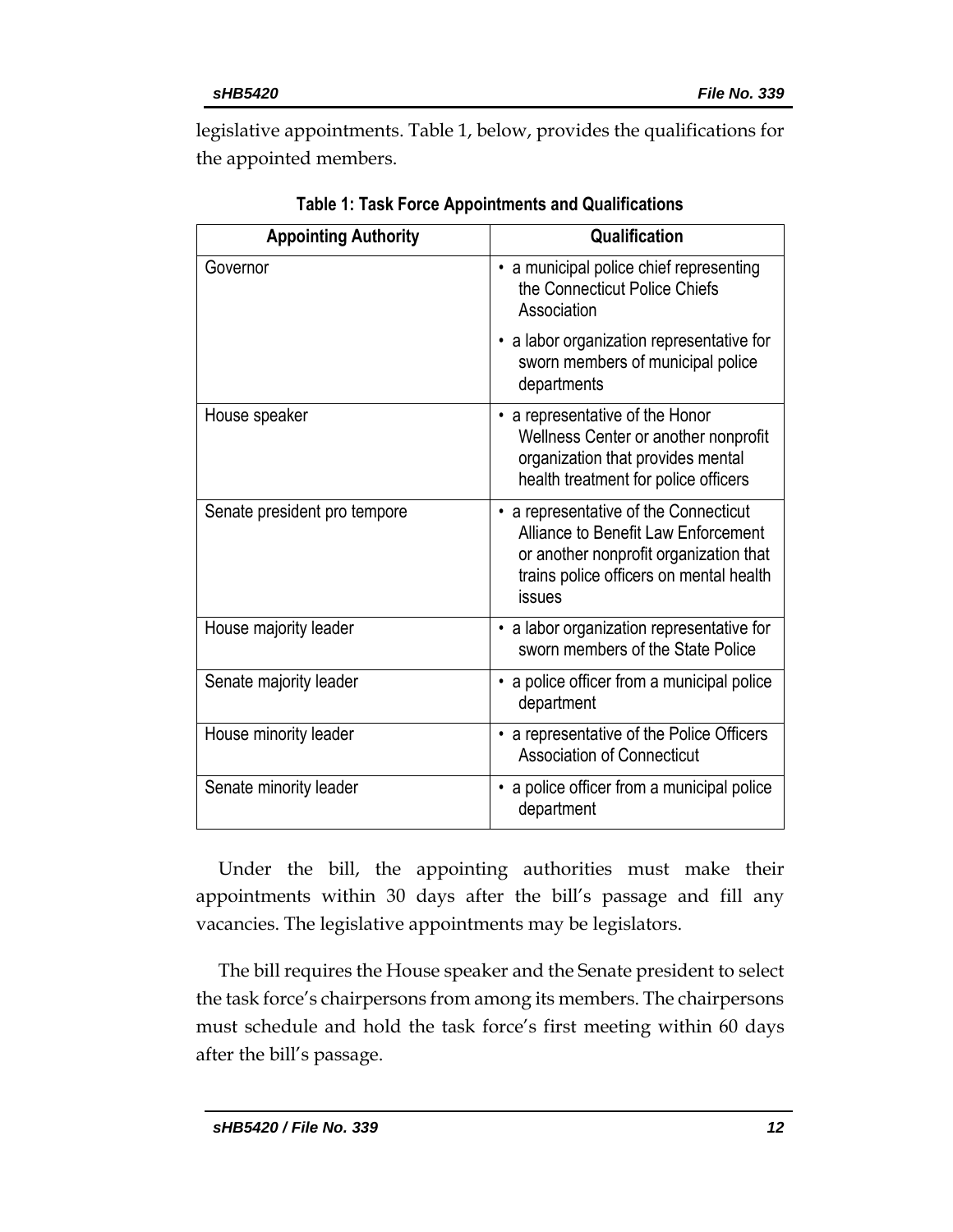# *Administration*

The Public Safety and Security Committee's administrative staff serves as task force staff. The task force terminates when it submits its report or January 1, 2023, whichever is later.

# **§ 6 — ONLINE POLICE TRAINING REPORT**

Under existing law, POST may (1) develop an interactive electronic computer platform to administer training courses and (2) authorize police officers to complete certified review training at a local police department facility using the platform (CGS  $\S$  7-294d(a)(9)). The bill requires POST, by January 1, 2023, to submit a report to Public Safety and Security Committee that:

- 1. provides the implementation status of its interactive electronic computer platform;
- 2. describes any criteria it used to determine when officers may use the platform to complete certified review training;
- 3. determines whether any other police officer training that is required after initial certification may be done through the platform or another online or remote format without compromising training quality; and
- 4. recommends any legislation necessary to carry out its findings.

# **§ 7 — COMMUNITY AND LAW ENFORCEMENT FOR ADDICTION RECOVERY REPORT**

The bill requires DMHAS to submit a report to the Public Safety and Security Committee by January 1, 2023, that examines its Community and Law Enforcement for Addiction Recovery project. The report must include (1) an analysis of whether the project has successfully achieved its goals, (2) recommendations on improving the project, and (3) whether it should be expanded throughout the state.

# **BACKGROUND**

# *Law Enforcement Unit and Police Officers*